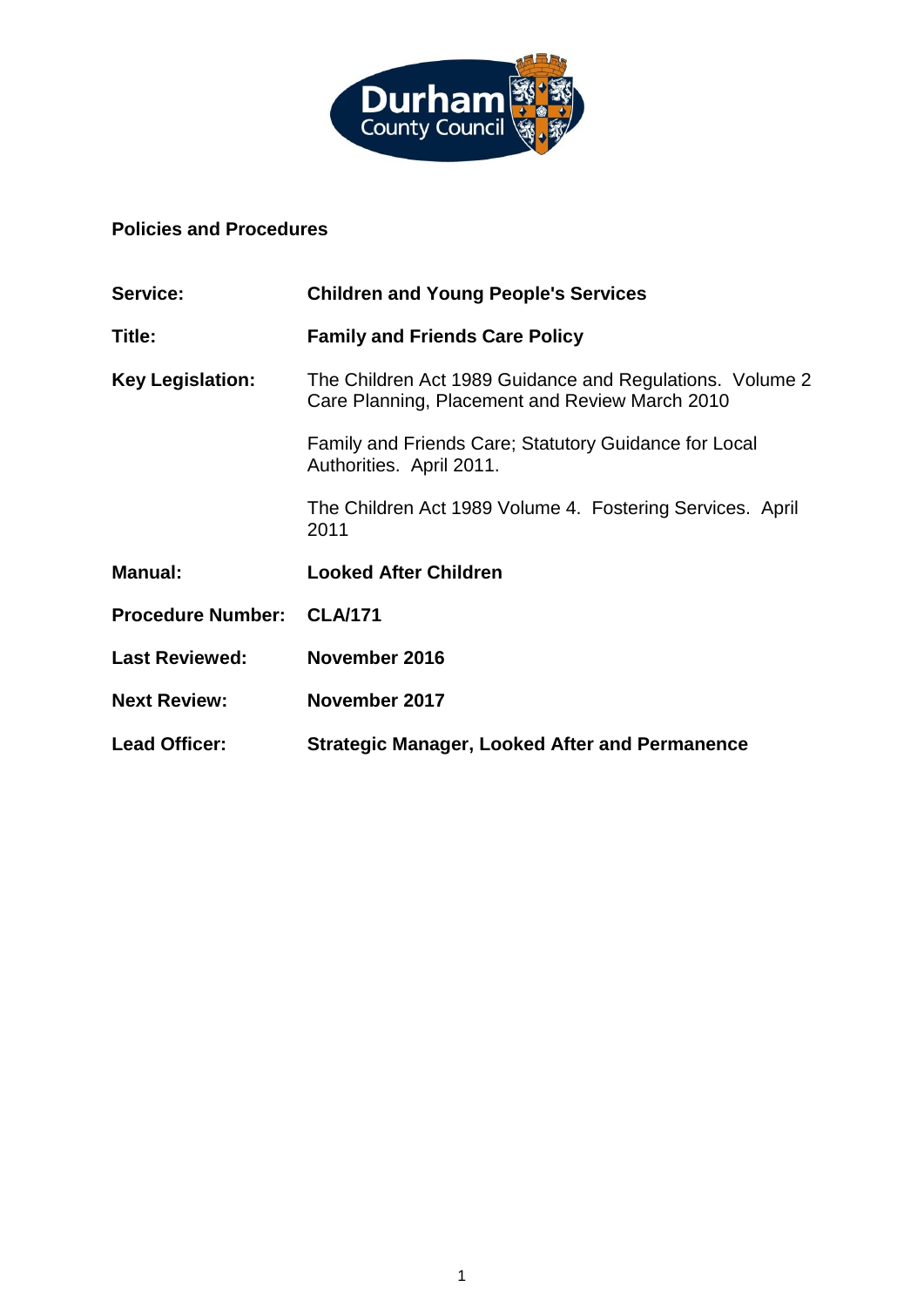# **INDEX**

| <b>Subject</b> |                                                               | Page |
|----------------|---------------------------------------------------------------|------|
| 1.             | Scope                                                         | 3    |
| 2.             | References                                                    | 3    |
| 3.             | Introduction                                                  | 3    |
| 4.             | Definitions                                                   | 4    |
| 5.             | Context of Care by Family and Friends                         | 5    |
| 6.             | Policy Statement; key value principles and objectives         | 7    |
| 7.             | Assessing Informal Arrangements                               | 9    |
| 8.             | <b>Legal Context</b>                                          | 9    |
| 9.             | Family Support Services provided under S.17 Children Act 1989 | 10   |
| 10.            | The Provision of Accommodation under S.20 Children Act 1989   | 10   |
| 11.            | <b>Leaving Care</b>                                           | 12   |
| 12.            | Pre-proceedings                                               | 13   |
| 13.            | <b>Private Fostering Arrangements</b>                         | 13   |
| 14.            | Special Guardianship, Residence Orders and Adoption           | 13   |
| 15.            | <b>Financial Support</b>                                      | 14   |
| 16.            | Accommodation                                                 | 15   |
| 17.            | <b>Supporting Contact</b>                                     | 15   |
| 18.            | <b>Support Groups</b>                                         | 15   |
| 19.            | <b>Family and Friends Foster Carers</b>                       | 16   |
| 20.            | <b>Complaints Process</b>                                     | 16   |
|                | <b>ANNEX</b>                                                  |      |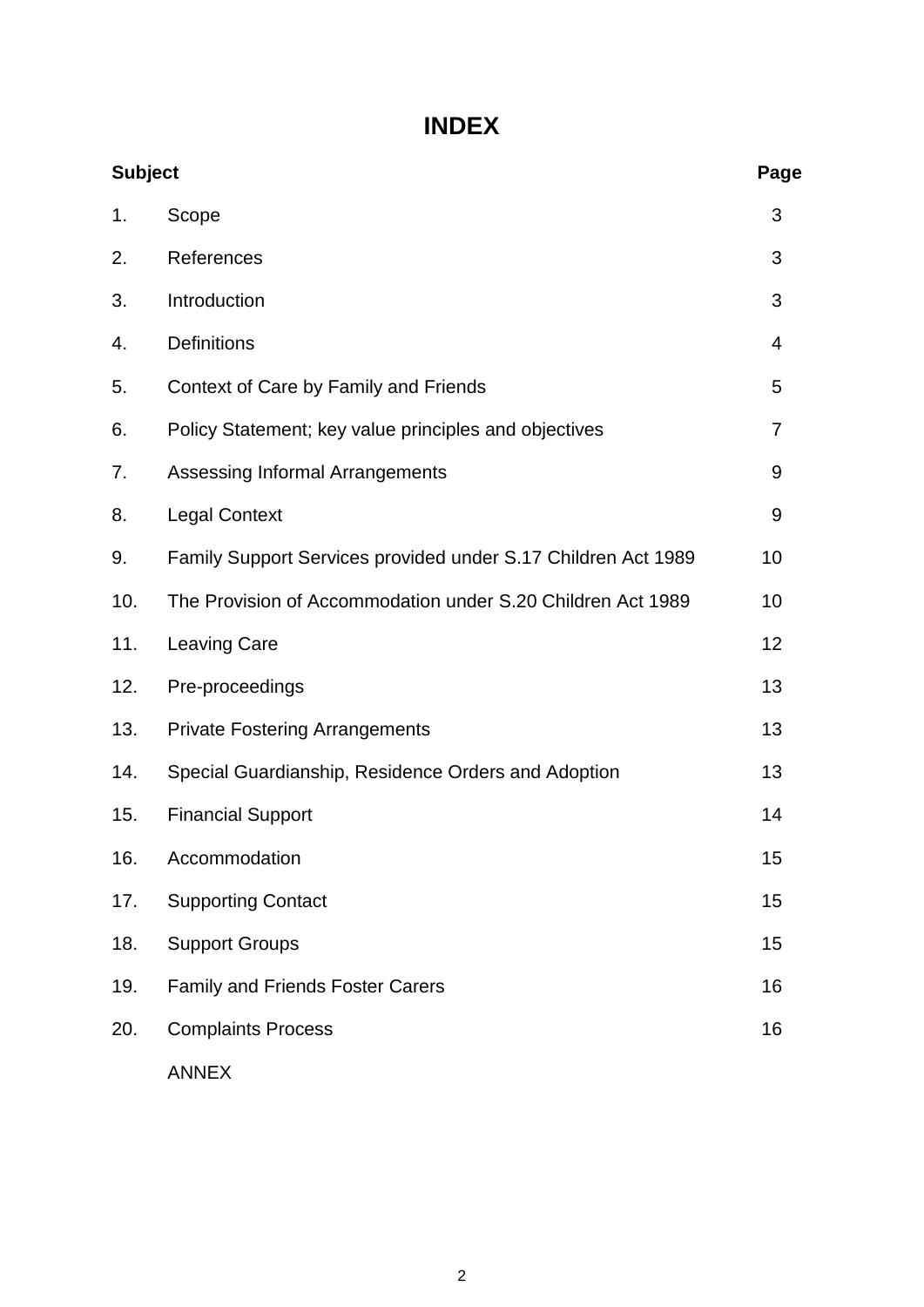# **1. Scope**

1.1 This policy applies to all Children and Young People's Services staff and is relevant to all staff in partner agencies who work with children and young people.

# **2. References**

- Children Act 1989
- Child Support Act 1991
- Adoption and Children Act 2002
- **Fostering Services Regulations 2002 and 2011**
- Children and Young Persons Act 2008
- Care Planning, Placement and Case Review Regulations, , 2010
- Care Planning and Fostering (Misc. Amendments)(England) Regulations 2015
- Family and Friends Care: Statutory Guidance for Local Authorities, DfE, 2010
- Special Guardianship Regulations 2005

# **3. Introduction**

- 3.1 This policy sets out a framework for the provision of support to family and friends carers. In particular it provides a policy on the implementation of the duties of Durham County Council ("The Council") contained in the Children Act 1989 in respect of children and young people who, because they are unable to live with their parents, are being brought up by members of their extended families, friends or other people connected with them.
- 3.2 Children and young people who are unable to live with their parents should receive the support that they and their carers need to safeguard and to promote their welfare, whether or not they are "looked after" by the Council.
- 3.3 This policy aims to address when such children become "looked after" and sets out what the Council and its partner agencies will do to deliver effective services to children and young people who are living with family members or friends in the following circumstances:
	- a) Informal arrangements with a relative;
	- b) In informal arrangements with friends or other family members which last for a period of less than 28 days;
	- c) As a private fostering arrangement;
	- d) As a "looked after" child placed with foster carers;
	- e) Under a Child Arrangement Order or a Special Guardianship Order;
	- f) Or in arrangements which may lead to an Adoption Order.
- 3.4 This policy provides a framework for the provision of support to family and friends carers, whatever the legal status of the children for whom they are providing care. It requires the Council in collaboration with its local partner agencies to adhere to a consistent approach towards meeting the needs of children living with family and friends carers.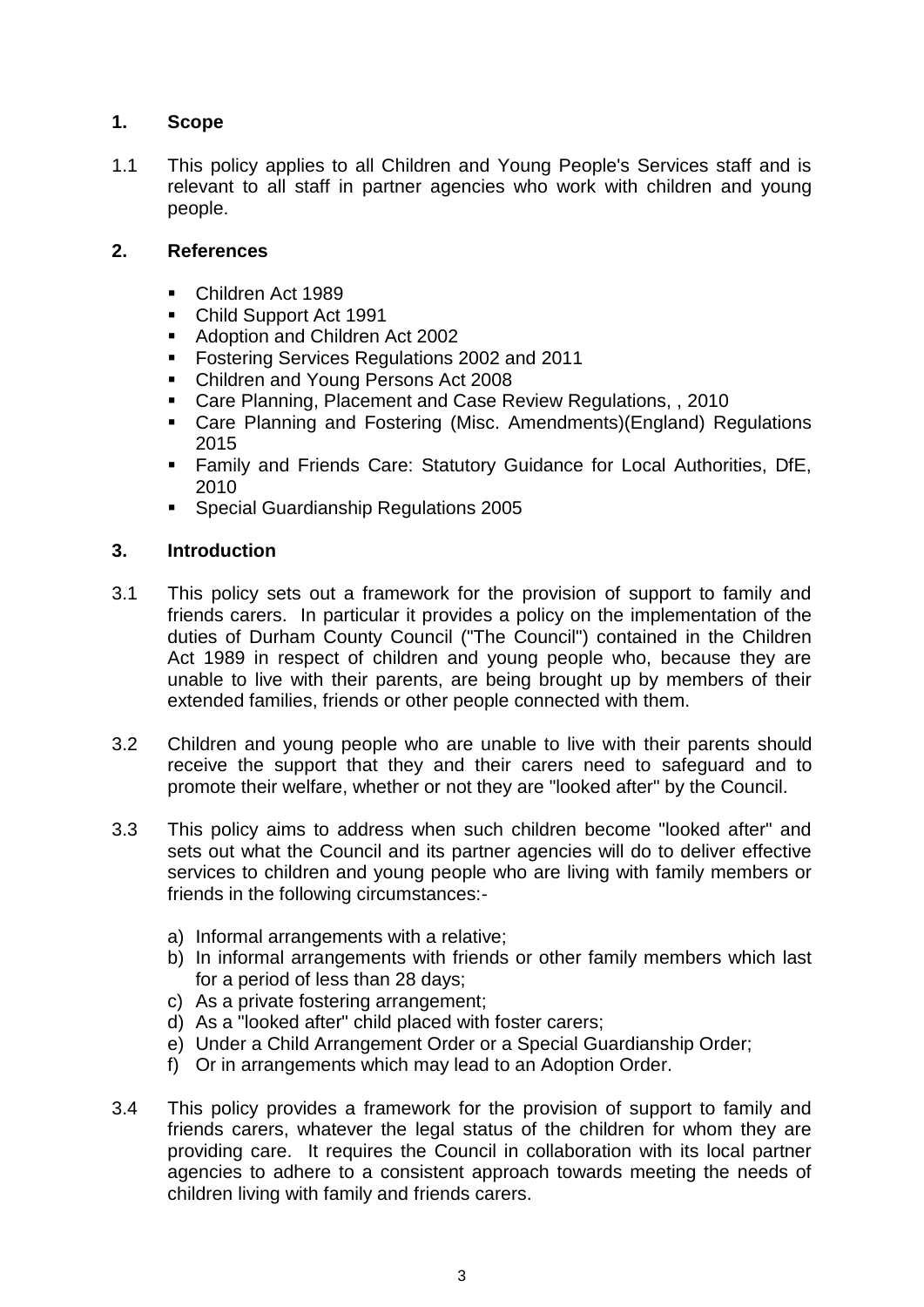3.5 The policy is made in accordance with guidance issued by the Secretary of State under Section 7 of the Local Authority Social Services Act 1970 and section 10 of the Children Act 2004.

# **4. Definitions**

In this policy the following definitions apply:

- "the 1989 Act" means the Children Act 1989;
- "the 2008 Act" means the Children and Young Persons Act 2008;
- "the 2010 Regulations" means the Care Planning Placement and Care Review (England) Regulations 2010;
- **•** "the 2011 Regulations" means the Fostering Services (England) Regulations 2011;
- "care plan" means the plan for the future care of a looked after child prepared in accordance with Part 2 of the 2010 Regulations;
- " "a child in need" is defined in Section 17(10) of the 1989 Act, which provides that a child shall be taken to be in need if (a) he is unlikely to achieve or maintain, or to have the opportunity of achieving or maintaining, a reasonable standard of health or development without the provision for him of services by a Local Authority under this Part; (b) his health or development is likely to be significantly impaired, or further impaired, without provision for him of such services; or (c) he is disabled;
- "child" means a person under the age of 18. Where the context particularly refers to older children the term "young person" is used;
- "connected person" means a relative, friend or other person connected with a looked after child. A person in the last category may be someone who knows the child in a more professional capacity such as a childminder, a teacher or a youth worker although these are not exclusive categories;
- "family and friends carer" means a relative, friend, or other person with a prior connection with somebody else's child who is caring for that child full time. An individual who is a "connected person" to a looked after child may also be a family and friends carer. A child who is cared for by a family and friends carer may, or may not be, looked after by the Local Authority;
- "foster carer" means a person who is approved as a Local Authority foster parent (by a Local Authority or an independent fostering provider) in accordance with regulation 27 of the 2011 Regulations, or is temporarily approved under regulation 24 of the 2010 Regulations;
- "fostering service" means a Local Authority fostering service;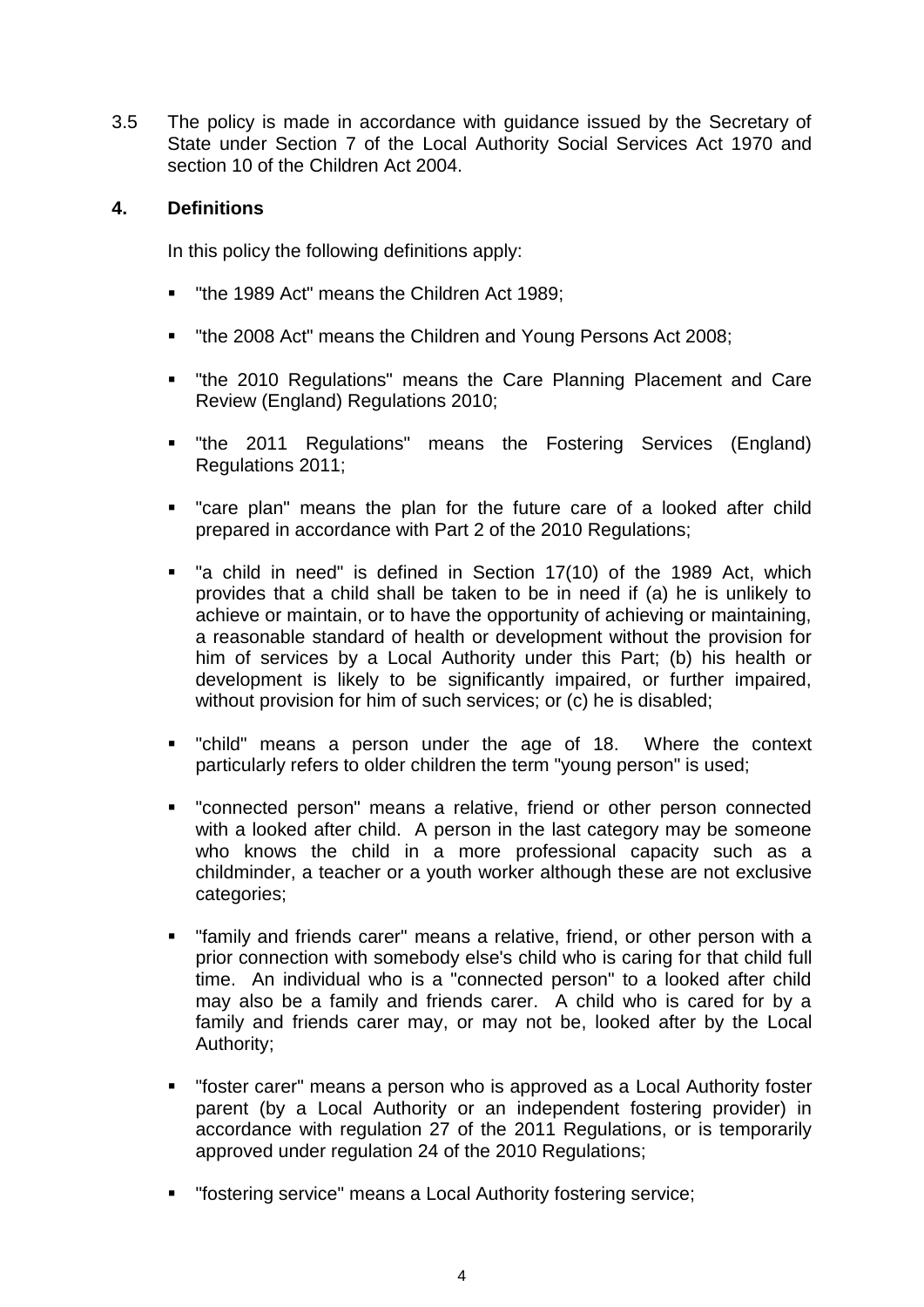- "informal arrangement" means an arrangement where a child is living with a family and friends carer who does not have parental responsibility for the child. References in this policy to "informal arrangements" do not include arrangements where the child is looked after by the Local Authority or where the child is privately fostered, placed for adoption, or is subject to a
- Child Arrangement Order or a Special Guardianship Order. The statutory provisions which govern each of these arrangements do not apply to an informal arrangement;
- "looked after child" means a young person under 18 who is subject to a care order under Section 31 of the 1989 Act, or an interim care order under section 38 of the 1989 Act, or an interim care order under section 38 of the 1989 Act or is accommodated by the Local Authority under section 20 of the 1989 Act or under an Emergency Protection Order (S44 of the 1989 Act).
- "parent" means a person who has parental responsibility for that child;
- "parental responsibility" has the meaning provided in Section 3 of the 1989 Act being all the rights, duties, powers, responsibilities and authority which by law that a parent of a child has in relation to the child and his property;
- "private fostering arrangement" means an arrangement where a child who is under 16 (or 18 if disabled) and who has not been provided with accommodation by the Local Authority, is cared for and accommodated by someone who does not have parental responsibility for him and is not a relative, and the arrangement continues for a period of 28 days or more and is intended to do so;
- "relative" means grandparent, brother, sister, uncle or aunt (whether full blood or half blood or by marriage or by civil partnership) or step-parent as defined in Section 105 of the 1989 Act; and
- "responsible authority" means in relation to a looked after child, the Local Authority or voluntary organisation as the case may be, responsible for the child's placement.

# **5. Context of Care by Family and Friends**

5.1 Whilst most children are brought up by one or more of their parents, it is estimated that nationally over 300,000 children are cared for full-time by a relative, friend or other person previously connected with the child. Of these, as of **31 March 2010,** some 7,200 children were "looked after" children who were placed with family members and friends who had been approved as foster carers. Further statistics in respect of kinship care show that at the time of the 2011 Census, there were over 11.3 million children (0-18 years) living in England and an estimated 152,910 (1.4%) children were living in kinship care. In other words, in 2011, one in 74 children in England were growing up in the care of relatives. Since the last Census in 2001, the kinship child population had grown rate at a rate of 7% resulting in 9,543 more children in kindship care in 2011. (ESRC Study)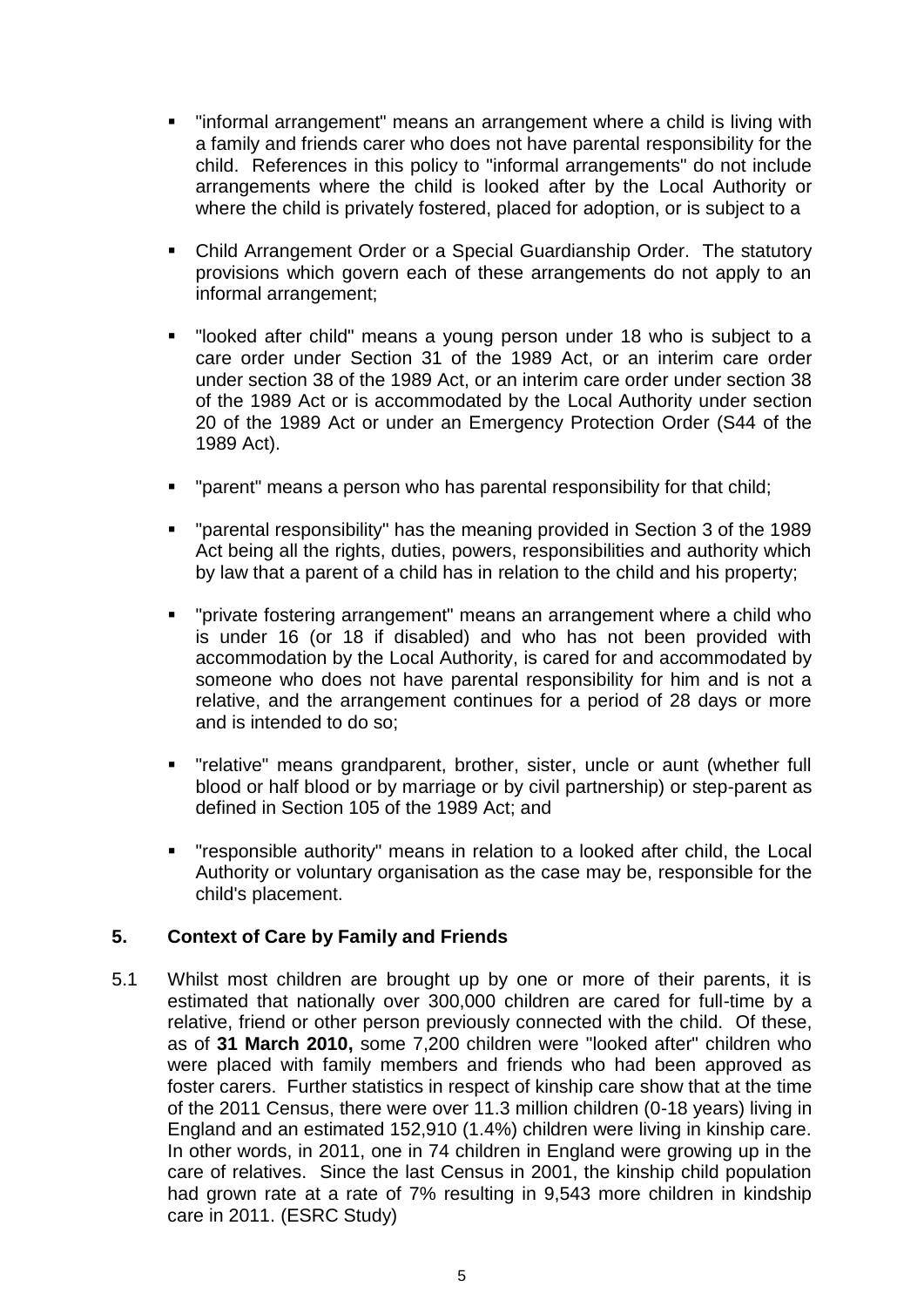- 5.2 In this policy all such arrangements are referred to as "family and friends care" or sometimes as kinship care arrangements.
- 5.3 Family and friends carers play a unique role in enabling children and young people to remain with people they know and trust if they are unable, for whatever reason, to live with their parents. These children may or may not be looked after by the Council. They may not even be known to the Council.
- 5.4 The majority of relatives who provide such care are grandparents, aunts and uncles but may also include older siblings.
- 5.5 Many children who live in family and friends care do very well in life. Unfortunately some are vulnerable to failing to achieve god outcomes. Many family and friends carers both want and need support to enable them to meet the individual needs of the children in their care.
- 5.6 Family and friends carers commonly take on the care of children where the problems relate to parental factors such as domestic violence, alcohol or substance misuses, physical or mental illness or incapacity, separation or divorce, imprisonment or even the death of a parent.
- 5.7 There may be child-related factors such as disability or challenging behaviour.
- 5.8 Family and friends often start to care for other's children in a crisis or an emergency situation. The care may begin as a sort-term measure but became rather more open-ended or even permanent. There may, due to particular circumstances, have been afforded little time for any advanced planning. The sudden change in the structure and dynamics of a family may impose strain not just upon the child and the carers, but with other siblings, children of the family and between extended family members.
- 5.9 The impact and effect of becoming a family and friends carer may be related to the characteristics and circumstances of the carer. If a grandparent there may be issues of age, health and financial if the income is derived from a pension. In other cases, carers may find that they have to reduce hours of work or cease employment to ensure the child receives suitable care. There may be issues relating to accommodation and space, as well as arrangements for education, child care and health to be addressed.
- 5.10 Each case will bring a unique challenge to the family and friends carers. The children and their carers should receive good quality services which meet the needs of every child. Partner agencies and specialists need to work together with the Council to ensure a comprehensive approach to early intervention to enable family and friends to offer appropriate care for children and young people who cannot live with their parents, access to a range of high quality support services at universal, targeted and specialist levels.
- 5.11 Family and friends carers must be made aware of the relevant support services and that these can be accessed by those caring for children irrespective of whether the children concerned have the legal structure of being "looked after" by the Council. Support services identified as necessary to meet the child's needs must not be withheld merely because the child is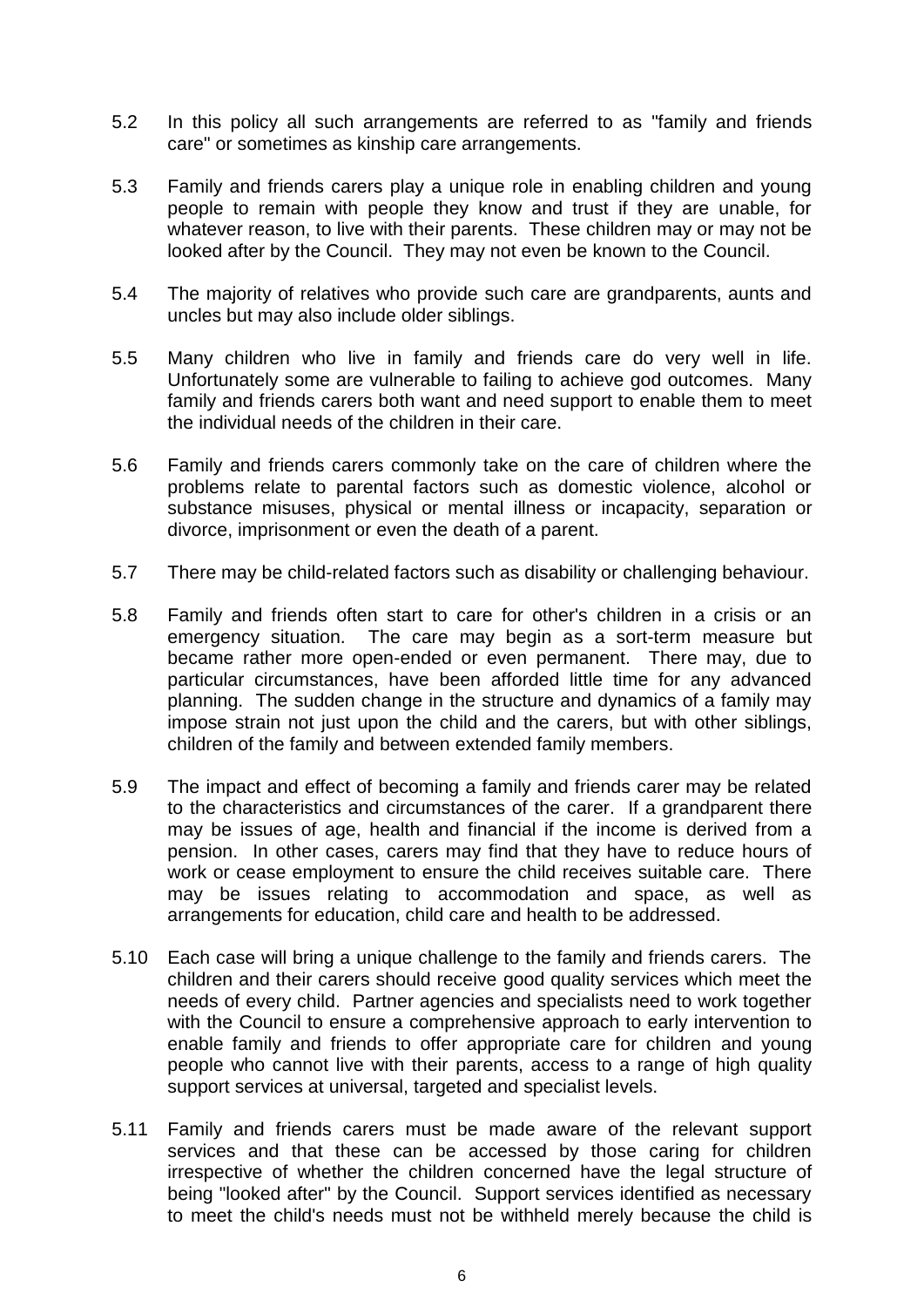living with a carer under an informal arrangement rather than in a placement with a foster carer or with a person with a residence order or a special guardianship order or even under an adoption order.

#### **6. Policy statement; key value principles and objectives**

- 6.1 Durham County Council is committed to ensuring that children and young people are securely attached to carers, capable of providing safe and effective care for the duration of their childhood, and as far as it is consistent with their welfare, to promote the upbringing of these children and young people by their families.
- 6.2 The responsibility for the upbringing of children and young people is inherent in the parental role and that of extended family members. The outcomes for children who live within family and friends care are positive when compared to similar children living with unrelated Foster Carers. The Local Authority has a statutory duty to consider placing accommodated children and young people with connected persons where appropriate to do so.
- 6.3 Durham County Council may become involved in family and friends arrangements for a variety of reasons and has a duty under The Children Act 1989 to support children in these arrangements if they are assessed as children in need, or if the Local Authority have agreed to accommodate them under S20 of the Children Act 1989, or have assumed shared parental responsibility by virtue of a Care Order or Interim Care Order.
- 6.4 The policy applies to all children living in family and friends arrangements and the level of service provision will be dependent upon the assessed needs of the child and the involvement of the Local Authority in the making of the arrangement.
- 6.5 Access to a range of support services will be available, based on the needs of the child:
	- universal services (available to all);
	- **targeted services (via Single Assessment Framework); and**
	- specialist services (via specialist assessments).
- 6.6 The Local Authority acknowledges the principle that access to services should not be solely dependent upon the legal status of the child or the involvement of the Local Authority in the family and friends arrangement.
- 6.7 The Local Authority acknowledges that caring for someone else's child does, at times, require greater expenditure and use of resources which may require the Family and Friends Carer to adjust their lifestyle and make sacrifices.
- 6.8 The Local Authority recognises that in some cases Family and Friends Carers may be struggling to cope financially even when in receipt of all appropriate benefits and they may need financial assistance for significant one off expenditure, or short term support to enable them to make adjustments, or to make it possible to continue to care for a child in the longer term.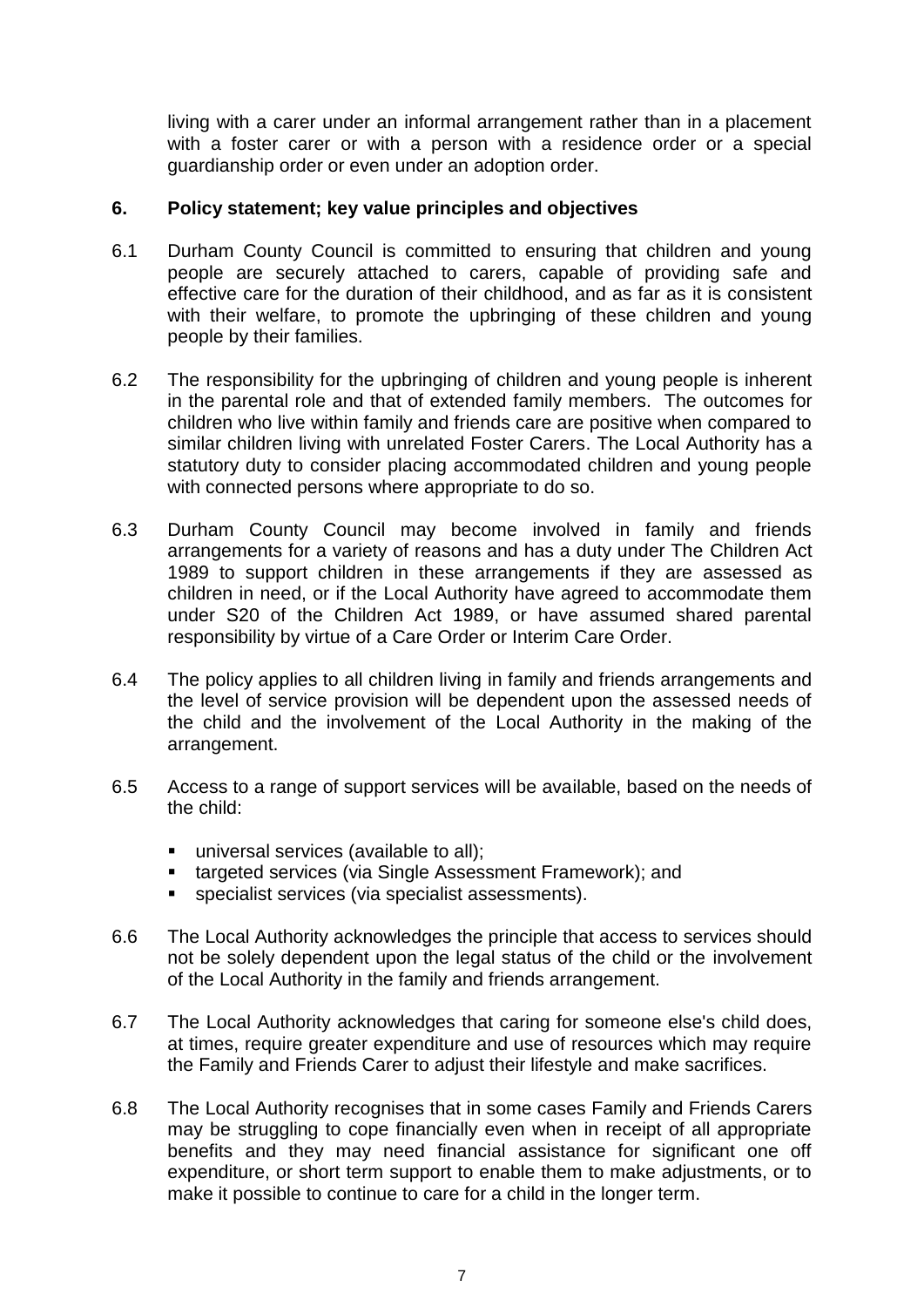- 6.9 The decision to look after a child or young person or to refuse a request for a child or young person to be looked after must be based on a full assessment of the child's needs and circumstances.
- 6.10 The Local Authority should only formally look after children when there is no other satisfactory way of promoting their welfare or protecting them from harm.
- 6.11 The financial circumstances of a Family and Friends Carer or prospective Family and Friends Carer or the cost of providing accommodation for a child will not be the sole factor in reaching a decision to look after or accommodate a child or not.
- 6.12 The Local Authority will, when intervening in a child's life and deciding that a child does need to be provided with care and accommodation, consider all options for a child to be safely cared for by a connected person, relatives or friend before placing them with unrelated foster carers or in residential provision.
- 6.13 The Local Authority has a duty to assess and meet the needs of the individual child or young person, and to assist in setting up arrangements which are selfsustaining in the long run. Family and friends care must be actively considered at the earliest stage and be the first option pursued, where it is considered to be in the best interests of the child or young person.
- 6.14 Family and friends arrangements must be appropriate, safe and practical and must be a better alternative for the child than living with an unrelated Foster Carer.
- 6.15 Where it is considered to be not possible to place a child immediately in an arrangement with a connected person then the Local Authority will be proactive and continue to explore the options of family and friends arrangements throughout their involvement.
- 6.16 Where the arrangement has been made independently of the Local Authority, between someone with parental responsibility and a close relative of the child either a sibling, grandparent, aunt or uncle then the child must be assessed as a child in need to be able to access services other than universal services.
- 6.17 Where the arrangement is made in conjunction with the Local Authority whilst carrying out duties in relation to the Children Act 1989, services such as financial assistance and support can be offered under S17 of the Act. It is important to recognise that circumstances may change and that the longer a "family agreement" lasts under such circumstances or where the Local Authority plays a significant part in the day to day arrangements for the child the more likely that this will be deemed a "looked after" arrangement. All arrangements are monitored by the Families First Teams at monthly 'Out of Parental Care' Panels. Legal advice from the Local Authority solicitor must be sought in all cases.
- 6.18 When agreeing family arrangements it is essential that a written agreement is drawn up between the Local Authority, parents and relevant extended family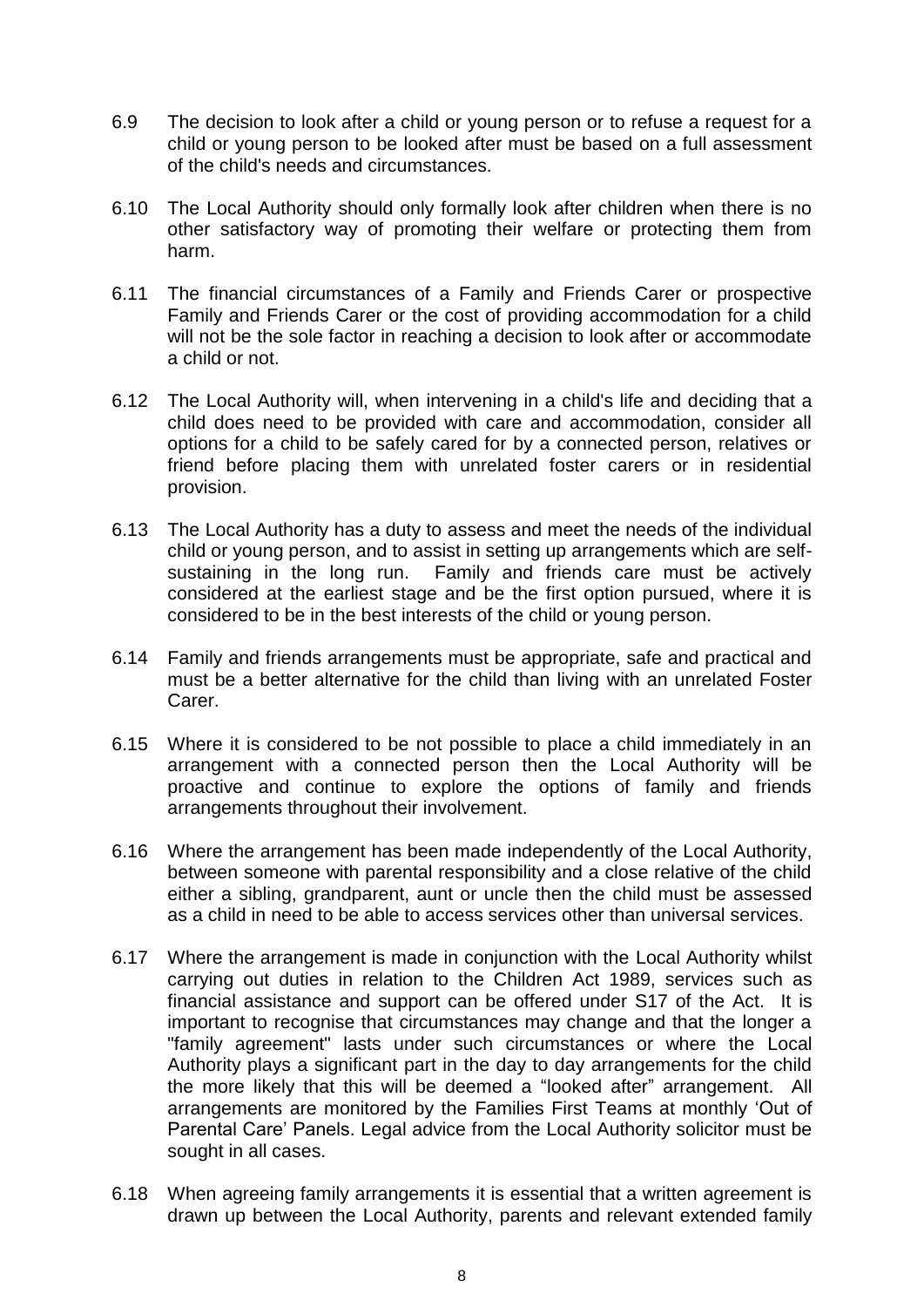members outlining the level of support that will be made available from the Local Authority (for example payments in lieu of benefits).

6.19 Where children become "looked after children" they and their carers, will be entitled to the range of services available for looked after children. Once it has been agreed that the child is looked after the social worker must ensure that the carers are assessed as friends and family foster carers and follow the Procedure for Temporary Approval of Connected Persons as Foster Carers in Urgent Cases. If temporary approval is granted under Regulation 24, the foster carer status starts from the date of approval. This process will need to be completed within a working day if the child needs to be placed urgently. The child CANNOT move to live with carers until temporary approval has been granted.

# **7. Assessing Informal Arrangements**

- 7.1 The Council does not have a duty to assess informal and family care arrangements, unless it appears to the Council that services may be necessary to safeguard or to promote the welfare of a child in need in the area.
- 7.2 In such circumstances the Council will use the Single Assessment Framework for the Assessment of Children in need and their families as published by the Department of Health in 2000. The Council will provide information for parents and carers as to the stages of the assessment process, together with timescales and contact points for enquiries.
- 7.3 No child or young person should have to become a "looked after" child whether by agreement with those who hold parental responsibility for the child or by Court order for the sole purpose of obtaining financial, practical or other support to be provided to the child's carer.

# **8. Legal Context**

- 8.1 The majority of family and friends carers act informally by agreement with those holding parental responsibility for the children in their care. If the carer is a relative of the child as defined in Section 105 of the 1989 Act or they have parental responsibility for the child, there is no requirement to notify the Local Authority of the arrangement as the arrangements do not fall into the definition of "Private Fostering". In most such cases, the arrangements remain entirely private without the need for the involvement of the children's social care services. Where the carer is not a relative as defined by the Act, private fostering regulations will apply and the child must be assessed under the procedures.
- 8.2 If the child is assessed as being in need of support this may be provided under Section 17 of the 1989 Act.
- 8.3 Where a child becomes "looked after" because the child has been made the subject of a care order (including interim care order) or is provided with accommodation under s20 or s21 of the 1989 Act, section 22(C) of the 1989 Act applies. If it is not consistent with the child's welfare or it is not reasonably practicable for the Local Authority to make arrangements for the child to live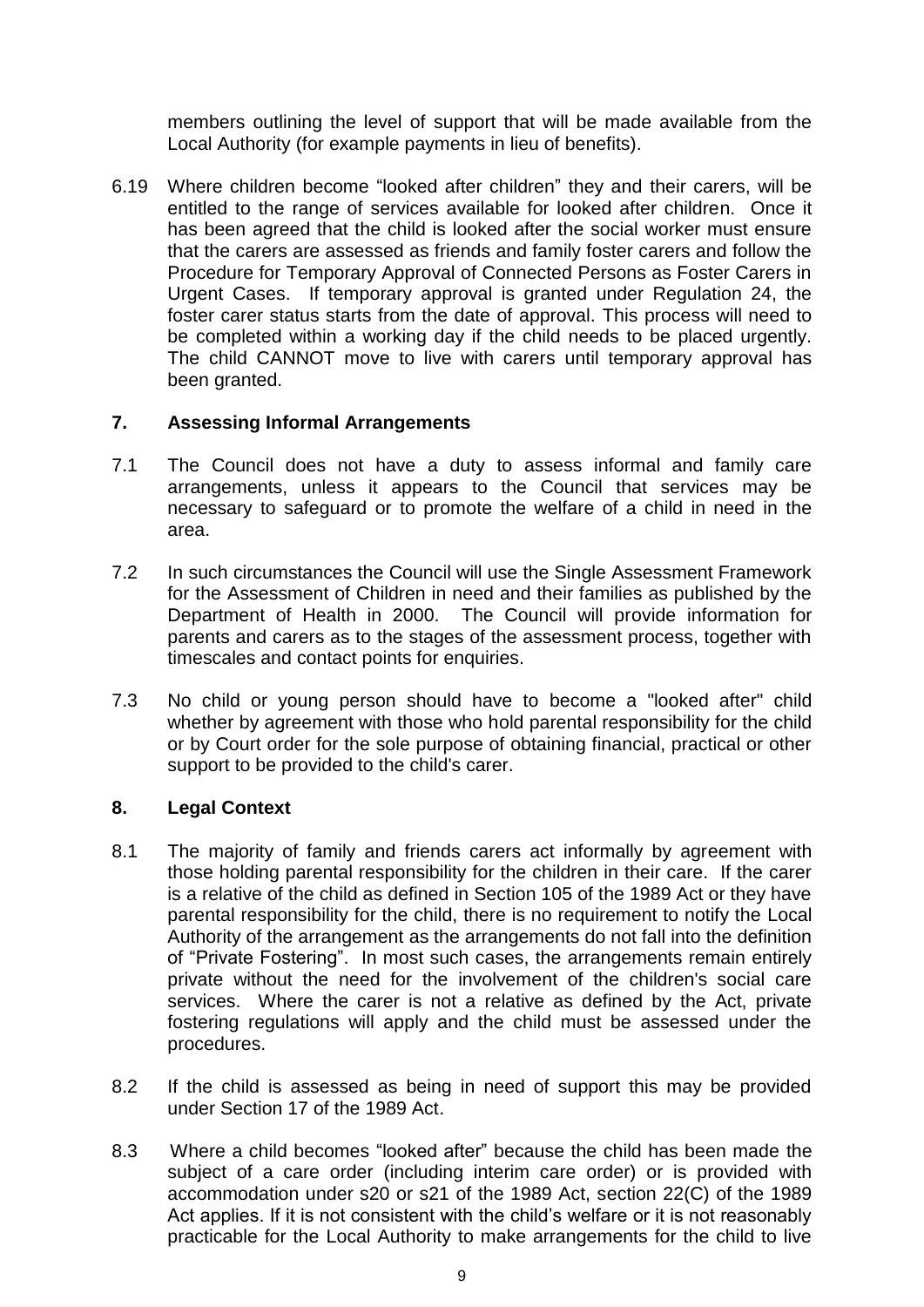with a parent, a person who has parental responsibility or who held a child arrangements order immediately before a care order was made (under s22C(5) the Local Authority has a duty to place the child in the 'placement' which in the opinion of the Local Authority, is the most appropriate placement available.

- 8.4 Section 22C(6) defines "placement" as:
	- (a) placement with an individual who is a relative, friend or other person connected with the child and who is also a Local Authority foster parent;
	- (b) placement with a Local Authority foster parent who does not fall within paragraph (a);
	- (c) placement in a children's home;
	- (d) placement in accordance with other arrangements.
- 8.5 Section 22C(7) requires a Local Authority to give preference to a placement falling within paragraph 6(a) over placements which fall within paragraph 6(b) to (d).

# **9. Family Support Services provided under S17 Children Act 1989**

- 9.1 Under Section 17 of the 1989 Care Act the Council is subject to a general duty to safeguard and to promote the welfare of children within their area who are in need and so far as is consistent with that duty, to promote the upbringing of such children by their families, in particular by providing a range and level of services appropriate to those children's needs ("family support services"). This applies not only to a person who holds parental responsibility for the relevant child but also any other person with whom the child has been living.
- 9.2 A child is "in need" if he is unlikely to reach or maintain a reasonable level of health, or development or his health or development would be significantly impaired, without the provision of services by the Council or he is disabled.
- 9.3 Under Section 17 the Council will provide practical support as well as advice, guidance or counselling about how to manage issues such as those arising from contact or from caring for children with emotional or behavioural difficulties due to their earlier experience. The Local Authority may also provide financial assistance to the family. Such services are provided to support both formal and informal family and friends care arrangements.

# 10. **The Provision of Accommodation under Section 20 Children Act 1989**

- 10.1 Section 20 of the 1989 Act imposes upon the Council the duty to provide accommodation for any child in need within the area who appears to the Council to require accommodation as a result of:
	- a) There being no person with parental responsibility for the child;
	- b) The child having been lost or abandoned; or
	- c) The person who has been caring for the child being prevented (whether or not permanently, and for whatever reason) from providing the child with suitable accommodation or care.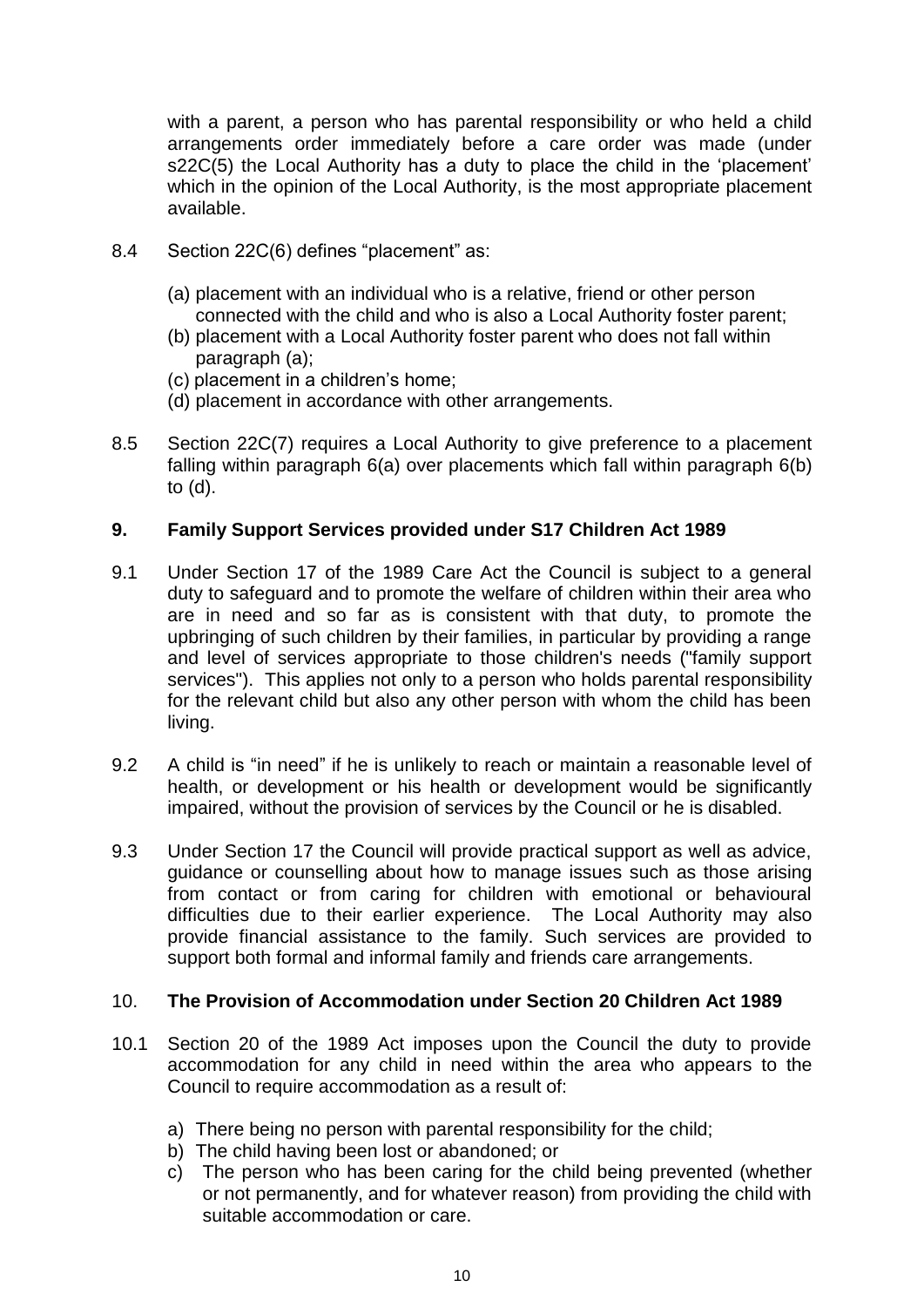- 10.2 When the Council is considering whether a child who is being cared for by family and friends "require accommodation" the question at (c) will be particularly relevant; "does the child appear to the Council to require accommodation because the person who has been caring for the child is prevented from providing the child with suitable accommodation or care?"
- 10.3 If it appears to the Council that the child requires accommodation then the Council must provide it.
- 10.4 Additionally the Council may provide accommodation for any child in the area (even though a person who has parental responsibility for the child is able to provide accommodation) if the Council considers that to do so, would safeguard or to promote the child's welfare. This power is often used to provide short breaks for a child.
- 10.5 Before providing accommodation under Section 20 the Council must, so far as is reasonably practicable and consistent with the child's welfare, ascertain and give due consideration to the child's wishes and feelings regarding the provision of accommodation. If a person with parental responsibility for the child, who is willing to provide accommodation or arrange accommodation to be provided or them, objects to the Council providing accommodation, the Local Authority cannot provide accommodation under s20. The Council will need to consider whether the child is suffering or is likely to suffer significant harm unless he or she becomes looked after by the Council, and if so to seek a care order or an interim care order under Part 4 1989 Act. Further information on this can be found in Children Act 1989 Guidance and Regulations Volume 1: Court Orders.
- 10.6 Where a child is provided with accommodation under section 20, or is subject to a care order, the child is "looked after" and the duties in Part 3 of the 1989 Act, sections 22 to 22D and the 2010 Regulations will apply.
- 10.7 Section 22C sets out the ways in which looked after children are to be accommodated and maintained. Section 22C (2) to (4) provides that the Council must make arrangements for a child who is looked after to live with their parents, a person who is not a parent but who has parental responsibility for the child or, in a case where the child is in the care of the Council and there was a Child Arrangement Order in force with respect to the child, immediately before the care order was made, the person in whose favour the Child Arrangement Order was made.
- 10.8 This duty imposed upon the Council to "rehabilitate" the child is subject to the provision that the arrangements must be both consistent with the child's welfare and reasonably practicable, and reflects the principle that state intervention in family life should be to keep children safe and ensure that families have the necessary support to bring up their children.
- 10.9 For children subject to a care order the placement with their parents must be in accordance with the 2010 Regulations.
- 10.10 When the Council is unable to make arrangements under section 22C (2) to (4) then section 22C (5) requires the authority to place the child in the most appropriate placement available. The placement options are set out in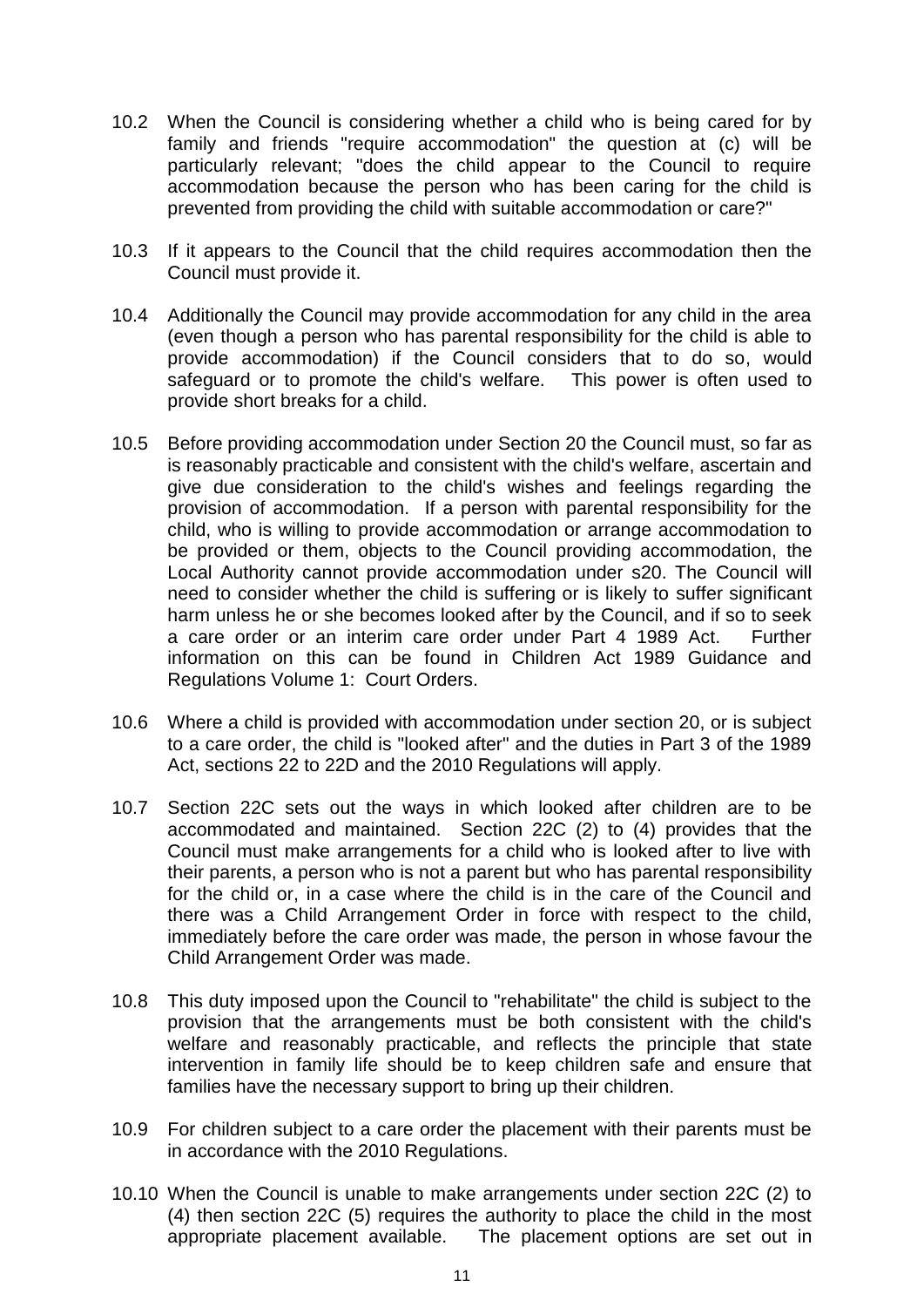section 22C (6) to (9). It directs how the Council must determine the most appropriate placement. The Council must "give preference" to a placement with a person who is a relative, friend or other person connected with the child and who is also a Local Authority foster parent. The approval must have been given in accordance with the 2011 Regulations or have been temporarily approved as a foster carer under the 2010 Regulations.

- 10.11 Not all placements will meet all of the placement criteria in section 22C (7) to (9). The Council may face difficult decisions. The placement criteria are important because many children and young people benefit by being placed with relatives or friends or others connected to them, near their homes, continuing to attend the same schools, living with their siblings and in accommodation that suits any special needs. But decisions must be specific to the particular factual situation of the family. The most important issue is likely to be how far a proposed placement will meet the associated needs of a particular child or young person given their previous history and their current circumstances.
- 10.12 Section 22C reflects the principle that all children, including looked after children, should wherever possible be cared for by their families and friends. It is also intended to ensure that children placed with relatives do not automatically lose their looked after status. Section 22C of the 1989 Act also make it clear that if a looked after child is placed with family member, friend or any other person who is connected with the child, then the carer must be approved as a Local Authority foster carer.
- 10.13 A child who is looked after and is placed with a relative, friend or other person connected with the child in accordance with Section 22C(5) continues to be looked after. If a child is provided with accommodation under Section 20, the child's looked after status will end when the Local Authority considers that the child no longer requires accommodation under Section 20(1) of the 1989 Act. In the case of a child subject to a care order, the child will continue to be looked after until the order is discharged or the foster carer is granted an order which gives them parental responsibility for the child.
- 10.14 Section 22G imposts a duty upon the Council to secure, so far as is reasonably practicable, sufficient accommodation for looked after children which is within the Council area and meets the needs of children. However the placement proposed for a looked after child must always be the most appropriate available and that it will meet his or her needs as identified in the care plan.

# **11. Leaving Care**

11.1 Statute imposes a duty on the Council to provide care leaving support to young people who are ceasing to be looked after and making the transition to adulthood. This applies to children placed by the Council with family and friends foster carers in the same way as it does to all other care leavers. For those who are, or propose to be, in education or training there will be an entitlement to a personal adviser up to the age of 25 and a bursary towards higher education and any other support relevant to their needs.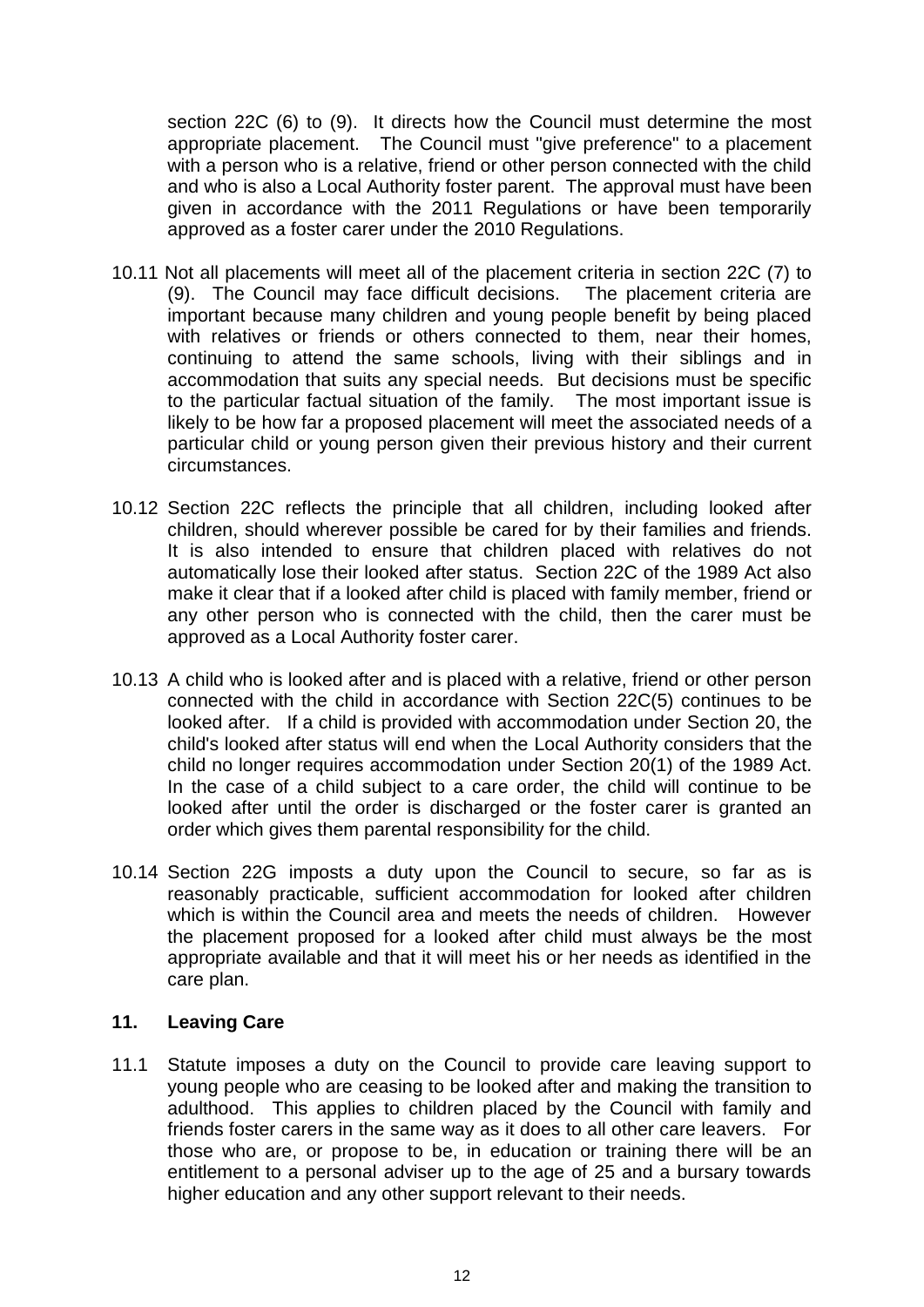# **12. Pre-Proceedings**

12.1 If the Council is considering instituting care proceedings, the Public Law Outline requires the Council to demonstrate that it has considered family members and friends as potential carers at each stage of the decision making process. The Council will need to disclose information about discussions with relevant family and friends at the pre-proceedings state. In relation to Court orders the Council must consider the potential of alternative carers provided that this does not jeopardise the child's safety and welfare.

# **13. Private Fostering Arrangements**

- 13.1 If the carers of a child under 16 (or 18 if disabled) do not have parental responsibility for the child and are not the child's grandparent, brother, sister, uncle or aunt (whether full blood or half blood or by marriage or civil partnership) or step-parent and the placement continues for 28 days or more or is intended to do so, then the provisions in the 1989 Act and in the Children (Private Arrangements for Fostering) Regulations 2005 will apply, as the arrangement falls within the definition of a private fostering arrangement.
- 13.2 If the child is not disabled, the young person will cease to be privately fostered at the age of 16, but if the living arrangements continue then the statutory guidance will continue to apply as the arrangement will revert to that of informal family and friends care.
- 13.3 A child who is privately fostered may also be assessed as a child in need, and be provided with support under s.17 of the 1989 Act.

# **14. Special Guardianship, Child Arrangement Order and Adoption**

- 14.1 If a relative, friend or other connected person proposes to make a long term commitment to caring for a child, an application may be made for a Child Arrangement Order or Special Guardianship Order.
- 14.2 In either such case, the person in who favour the order is made will have parental responsibility for the child.
- 14.3 A special guardian may exercise parental responsibility to the exclusion of all others with parental responsibility (but they could not consent to adoption) and is responsible for all aspects of caring for the child or young person and for taking decisions to do with their upbringing.
- 14.4 To promote stability for the child relatives may now apply for a Child Arrangement Order or a Special Guardianship Order without the permission from the Court if they have provided care for the child.
- 14.5 In the case of a child who was looked after immediately prior to the making of a Special Guardianship Order, the child, the special guardian or parent has a right to receive an assessment by the Council for support services which may include financial support as provided in the Special Guardianship Regulations 2005.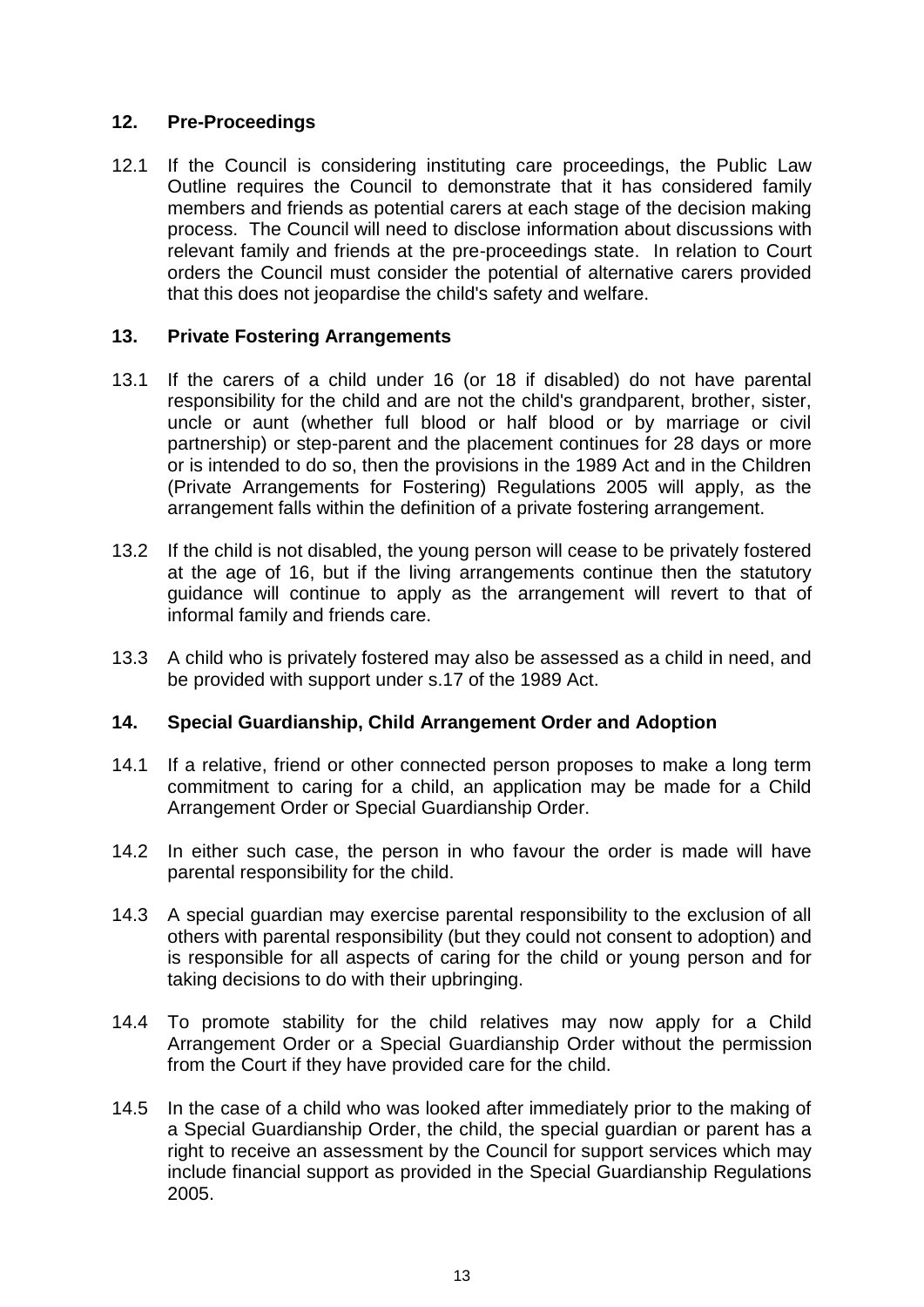- 14.6 However, children who were not looked after should not be unfairly disadvantaged as in many cases the only reason that the child was not looked after is that a relative stepped in quickly to assume responsibility when the parent was unable to provide the care.
- 14.7 People who hold residence orders have no right to an assessment for support, but the Council has the power to pay a Child Arrangement order allowance where this is the most appropriate way to safeguard and to promote the child's welfare.
- 14.8 Where a child is already living with a family and friends carer it may be possible for them to apply for an adoption order. In law this will extinguish the parental responsibility of the birth parents. The Council has a range of adoption support services available in this area to meet the needs of people affected by adoption. Both adopters and adopted children have the right to be assessed for certain support services.
- 14.9 Children who were looked after by the Council before the making of a special guardianship order may qualify for a range of support under the Special Guardianship Regulations 2005.

# **15. Financial Support**

- 15.1 Where children are placed with family and friends carers informally by parents, those carers may experience significant financial difficulties as a result of taking on the care of a child or children, especially if the placement was not planned. The parents retain their responsibilities for the maintenance of their children.
- 15.2 Carers need to be aware of any entitlement to any state benefits and allowances, such as child benefit and tax credits. They must also be aware and be made aware of how to apply for any discretionary financial support which may be available.
- 15.3 Family and friends carers must be assisted by the Council to access the relevant information and advice such as via benefits advice services. A referral to the welfare rights service in all cases is essential.
- 15.4 Even with the receipt of all relevant benefits, there may be financial shortfall if unexpected items of capital expenditure have to be funded, such as bedroom furniture or school uniforms.
- 15.5 Similarly, there may be temporary or long-term changes to employment by the carers that may have significant financial implications and impact upon the stability of the child's placement.
- 15.6 The Council has power to make payments in respect of children in need under S.17(6) of the 1989 Act. The Council will inform the family and friends carers of the relevant eligibility criteria, when means testing applies, how to apply for any financial help and the manner and time at which the decisions will be made about eligibility. If financial support is offered, a written agreement will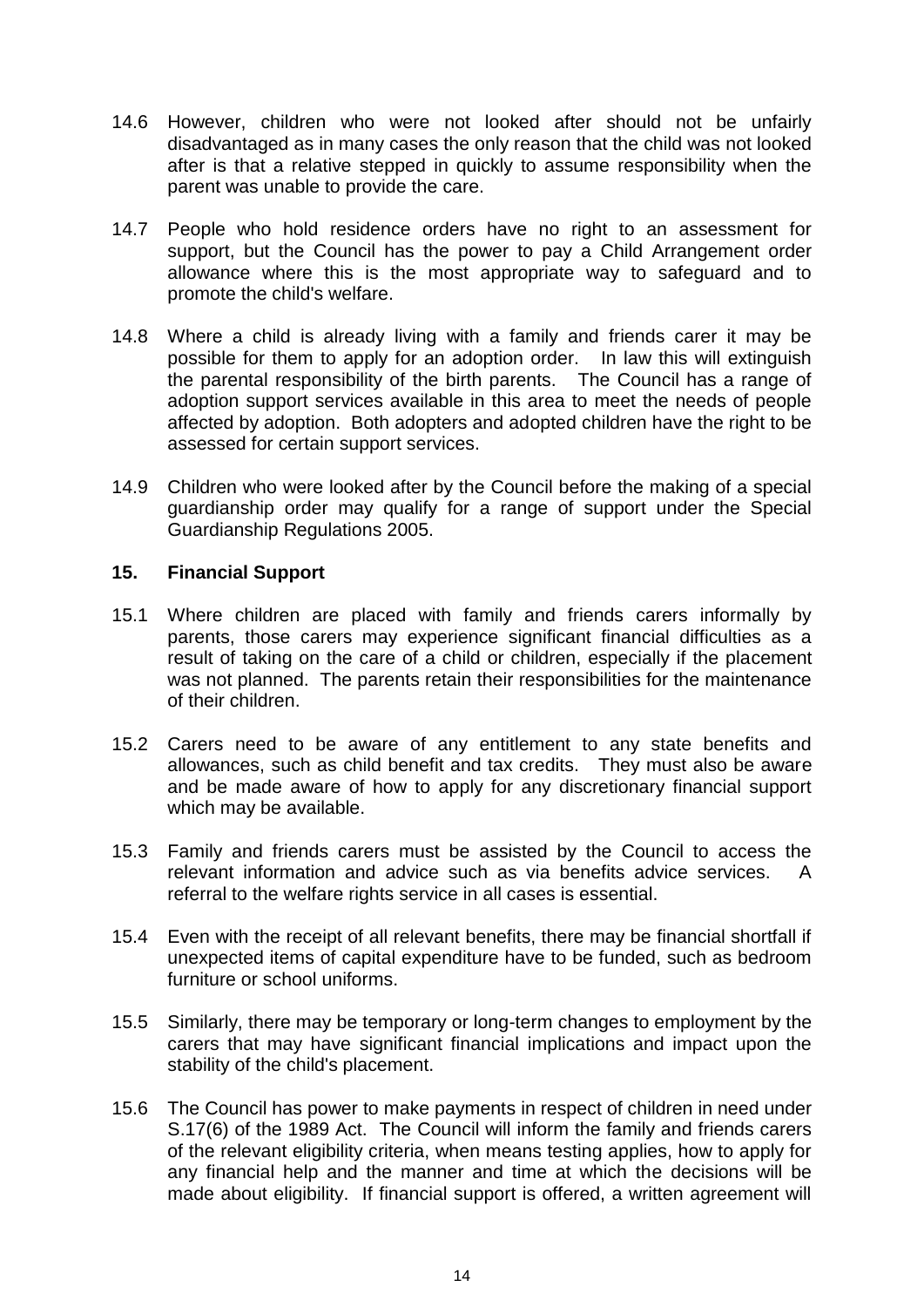be produced indicating the level and duration of the support together with a mechanism for review to ensure that all concerned remain clear as to the arrangements.

#### **16. Accommodation**

- 16.1 The Council will engage where appropriate, with housing authorities and registered social landlords to ensure that the policies do recognise the important role played by family and friends carers and, where appropriate, priority is afforded to them to any move to different accommodation if that will serve to prevent a child becoming a looked after child.
- 16.2 The Council has power under Section 17 of the 1989 Act to give financial support towards accommodation costs if it is assessed that this is the most appropriate way to safeguard and to promote a child's welfare.

#### **17. Supporting Contact**

- 17.1 Contact with their immediate families is generally a positive experience for children who are not living with their parents, as it can help them to maintain a sense of belonging and identity.
- 17.2 Contact arrangements must always be determined by the extent to which they meet the needs of the child.
- 17.3 But management of contact may often produce emotional and practical strains on all the parties involved. The placement of the child will, by itself, have altered the dynamics of the family the child has left and the family with whom the child is placed. It can be confusing for the child.
- 17.4 The Council has a duty to promote contact for all children in need. If the child is not looked after by the Council there is a duty to promote contact where it is necessary to do so in order to safeguard and promote the child's welfare.
- 17.5 If the child is a looked after child, the Council is under a duty to promote contact unless it is not practicable or consistent with the child's welfare.
- 17.6 The Council will provide information to family and friends carers about local contact centres and family mediation services and how to make the best use of their services.
- 17.7 The Council may need to be more actively involved if there may be safeguarding concerns surrounding contact, with support provided for safe contact arrangements.

#### **18. Support Groups**

18.1 The Council recognises that support groups are a valuable way to help carers to access information about services which will help them to care for the children. Whilst many groups are run by voluntary organisations, independent from the Council, the council will provide information to family and friends carers, provide support groups and assist in developing networking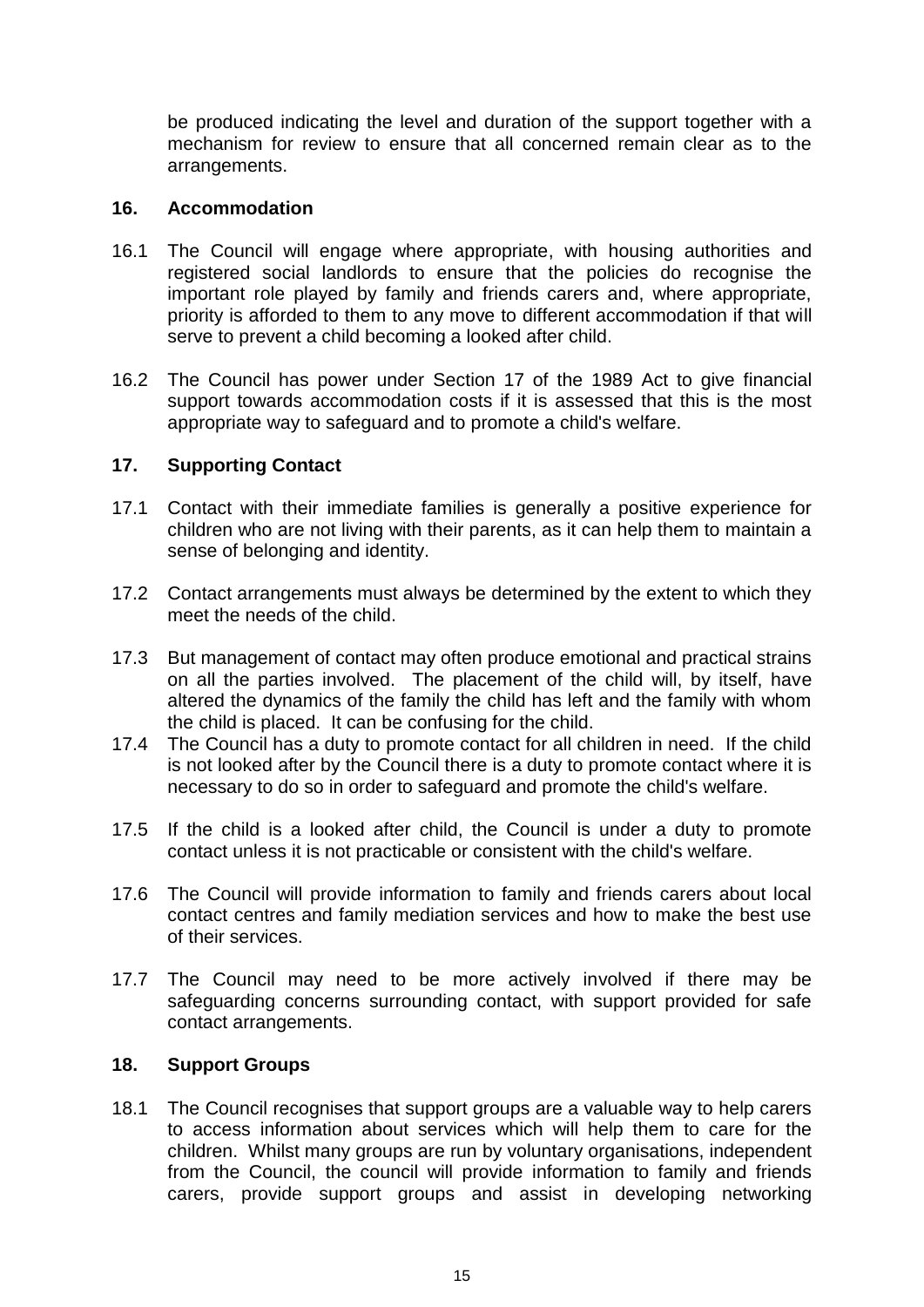arrangements. The Council currently work in partnership with the Relative Experience Project who provide individual and group support to kinship carers across Durham which includes

- A volunteer befriender someone who can visit on a regular basis, provide a listening ear and support the kinship carer to work on solutions to any issues they may have as a kinship carer
- Support for kinship carers to set up a local support group or cluster
- A link to Grandparents Plus National Support Network and advice line for kinship carers
- 18.2 Special Guardians and prospective special guardians benefit from support groups as part of the provision of support services provided by the Special Guardianship Regulations 2005.
- 18.3 Similarly the Adoption Support Services Regulations 2005 make provision for support groups for adopters, adopted children and birth parents.

# **19. Family and Friends Foster Carers**

- 19.1 The Council's Fostering Service has a Statement of Purpose set out on the DCC Fostering website prepared in accordance with regulation 3 of the 2011 Regulations. For greater detail reference should be made to the 2011 Regulations.
- 19.2 The National Minimum Standards for Fostering Services cover fostering services' responsibilities with respect to all foster carers including those who are family and friends. They must not be disadvantaged nor discriminated against as a result of their prior relationship with the child.
- 19.3 Fostering allowances paid by a fostering service must be calculated for family and friends carers on the same basis as for all other foster carers.

# **20. Complaints Process**

20.1 Any Family and Friends Carer or a child or young person who feels that they have grounds to make a complaint or representation should use the Council's complaints procedure. This can be accessed by contacting:

Utilising the information on our **Factsheet** – Compliments, Comments and Complaints about Children and Young People's Services: [http://www.durham.gov.uk/media/1711/Compliments-comments-and](http://www.durham.gov.uk/media/1711/Compliments-comments-and-complaints-about-childrens-services/pdf/ComplimentsCommentsAndComplaintsAboutChildrensServices.pdf)[complaints-about-childrens](http://www.durham.gov.uk/media/1711/Compliments-comments-and-complaints-about-childrens-services/pdf/ComplimentsCommentsAndComplaintsAboutChildrensServices.pdf)[services/pdf/ComplimentsCommentsAndComplaintsAboutChildrensServices.p](http://www.durham.gov.uk/media/1711/Compliments-comments-and-complaints-about-childrens-services/pdf/ComplimentsCommentsAndComplaintsAboutChildrensServices.pdf) [df](http://www.durham.gov.uk/media/1711/Compliments-comments-and-complaints-about-childrens-services/pdf/ComplimentsCommentsAndComplaintsAboutChildrensServices.pdf)